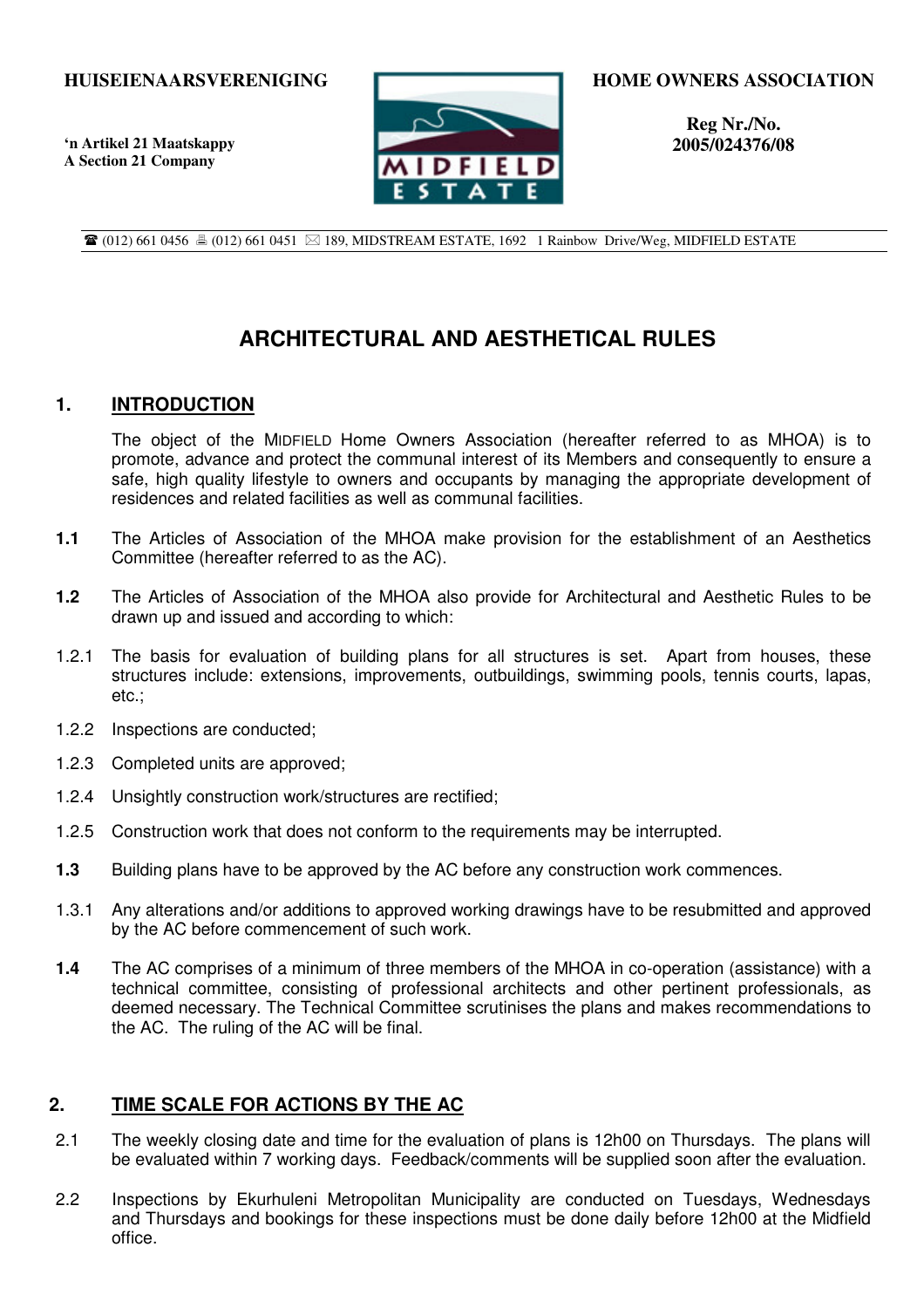2.3 An application form must be completed at the Midfield office for the booking of Final aesthetical inspections. Feedback/comments will be supplied soon after the inspection.

# **3. REGISTRATION OF THE ARCHITECT/TECHNOLOGIST**

- 3.1 In order to ensure quality, design integrity and professional involvement, homeowners are advised to make use of the services of professional architects. Prior to submission of plans, the homeowner must ensure that his architect is registered with the MHOA. Registration with the MHOA will be subject to the following:
	- The architect must be registered as a professional architect as stipulated in the Architectural Profession Act No 44 of 2000;
	- The architect will undertake to act in accordance to the Code of Professional Conduct as prescribed by The South African Council for the Architectural Profession (hereafter referred to as SACAP).
	- Good standing with the MHOA;
	- All houses exceeding 500m² and residential 2 developments must be designed by registered architects.
- 3.2 Should a homeowner insist on the services of an architectural technologist (hereafter referred to as TECHNOLOGIST) the homeowner should prior to any work being done consult with the MHOA. The following registration requirements from the MHOA will be applicable:
	- Appropriate house design experience;
	- The architectural technologist must be registered as a senior architectural technologist as stipulated in the Architectural Profession Act No 44 of 2000.
	- The technologist will undertake to act in accordance to the Code of Professional Conduct as prescribed by SACAP.
	- Proof of appropriate Indemnity Insurance;
	- Good standing with the MHOA;
	- Proof of good technical and design capabilities to the MHOA satisfaction:
	- No residential 2 developments or dwellings exceeding 500m² may be submitted by a technologist.
- 3.3 The registration with the MHOA will remain valid for 12 months. Registration will therefore have to be applied for on a yearly basis. The MHOA shall be entitled to remove any architect/technologist from their registration, or refuse to re-register such a person, should the standard of work or adherence to the Architectural Rules not be to the satisfaction of the MHOA.
- 3.4 It remains the homeowner's responsibility to ensure that a proposed technologist or architect obtains registration from the MHOA prior to commencement of any work. MHOA will under no circumstances be liable to a homeowner in the instance of a technologist or architect not being approved for registration.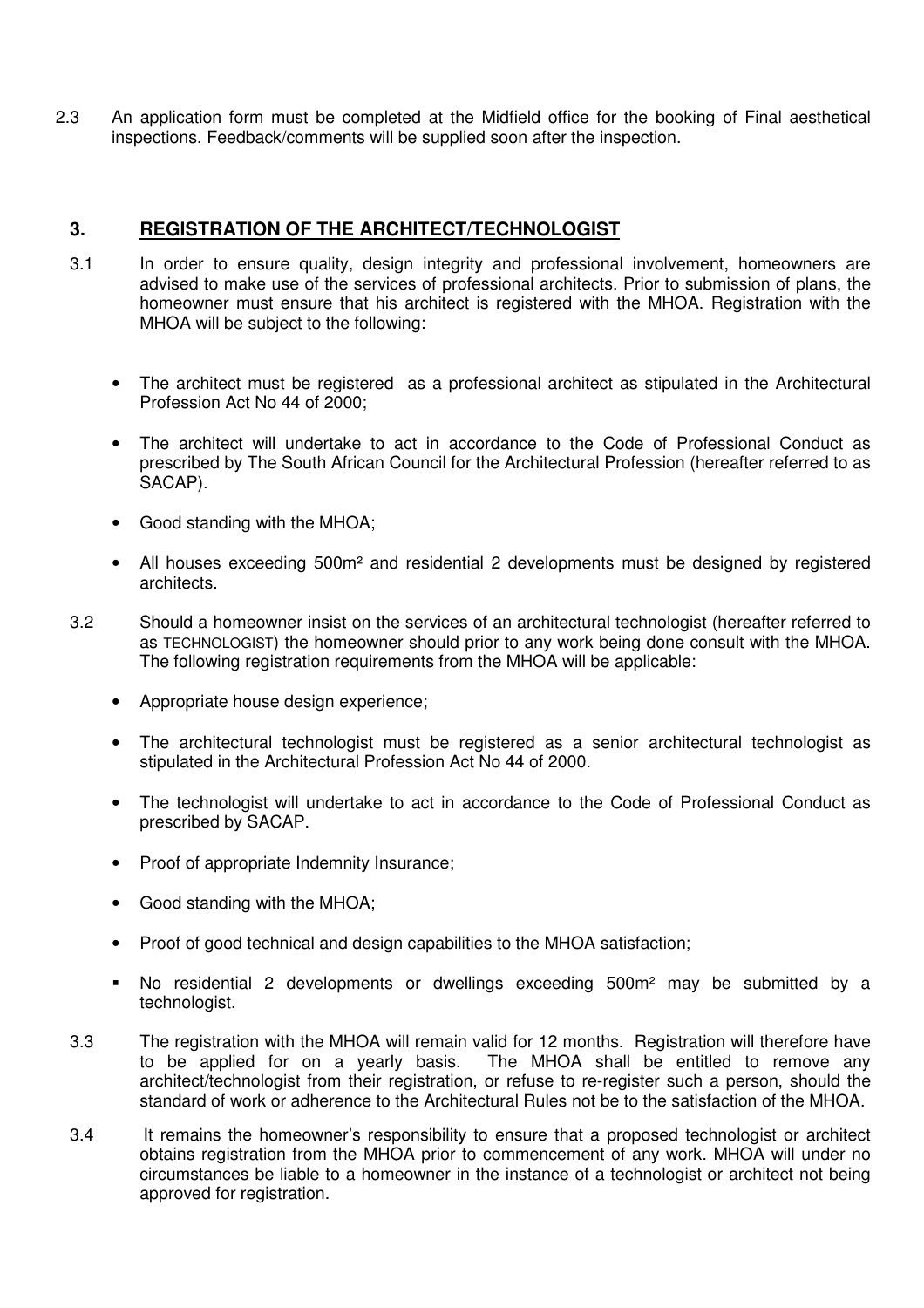# **4. THE APPROVAL PROCESS**

The approval process consists of four stages:

### **4.1 STAGE 1:**

### **SUBMISSION OF CONCEPTUAL DESIGN DRAWINGS FOR EVALUATION BY THE AC**

The purpose of Stage 1 is purely to prevent drastic design changes to detailed drawings.

- 4.1.1 The following plans in sketch plan format have to be submitted for approval:
	- One rendered copy of the site layout proposal including the following information: (Scale 1/100)

Stand number, placing of all buildings, contours, north point, all boundary dimensions, building lines, servitudes where applicable, existing trees and vegetation, the siting of service areas, open garden space, terraces, distances from boundaries and adjoining structures, overlooking of neighbouring properties, proposed vehicular circulation, entrances to the site, refuse collection and parking, storm water attenuation and boundary walls.

- Floor plans that indicate the use and size of the rooms (scale 1/100)
- Four elevations (2 rendered in colour) specifying typical exterior colours and materials. Contours (minimum of two) at .50 m intervals to be reflected on all elevations. Cut and fill must be shown.
- 4.1.2 The plans will be scrutinized by the AC and will have the following to effect:
	- Approved sketch plans must be converted into Working Drawings for submission for Stage 2.
	- Rejected concepts The architect/technologist will have to submit a new concept for Stage 1 approval.

### **4.2 STAGE 2: SUBMISSION OF WORKING DRAWINGS FOR APPROVAL BY THE AC**

4.2.1 The following plans have to be submitted for approval:

### **Two copies of the Site Development Plan (SDP) and all Floor Plans**

The SDP must be drawn on a scale of 1:100. In the case of Residential 2 stands, the scale may be amended to fit on standard drawing sizes.

The SDP should at least reflect the following and be considered in the design:

- **Den areas (laundry vards, private gardens and landscaped areas)**
- All existing trees with specie names (trees with a trunk diameter of 100mm and more, including trees to be removed as a result of the siting of buildings)
- Cadastral information (boundary dimensions)
- Siting of all buildings
- **Building lines, servitude's and other restrictions**<br>**E** Storm water management
- Storm water management<br>Stand numbers of adjacent
- Stand numbers of adjacent erven as well as street names
- Accurate siting of existing buildings on adjacent erven
- Contours (.5 m intervals) & proposed floor levels
- Boundary and screen walls (siting, height and finishes)
- Sidewalks (driveways, landscaping, municipal services and trees on the sidewalk)
- Existing municipal services on sidewalk of erf (storm water inlets, fire hydrants, lamp poles, electricity boxes etc.
- **Driveways and other paved areas (siting and finish)**
- **Entrance gates (design and finish)**
- Door and window schedules
- Roof plan
- **Permitted and actual Coverage and Floor Area Ratio (FAR) and**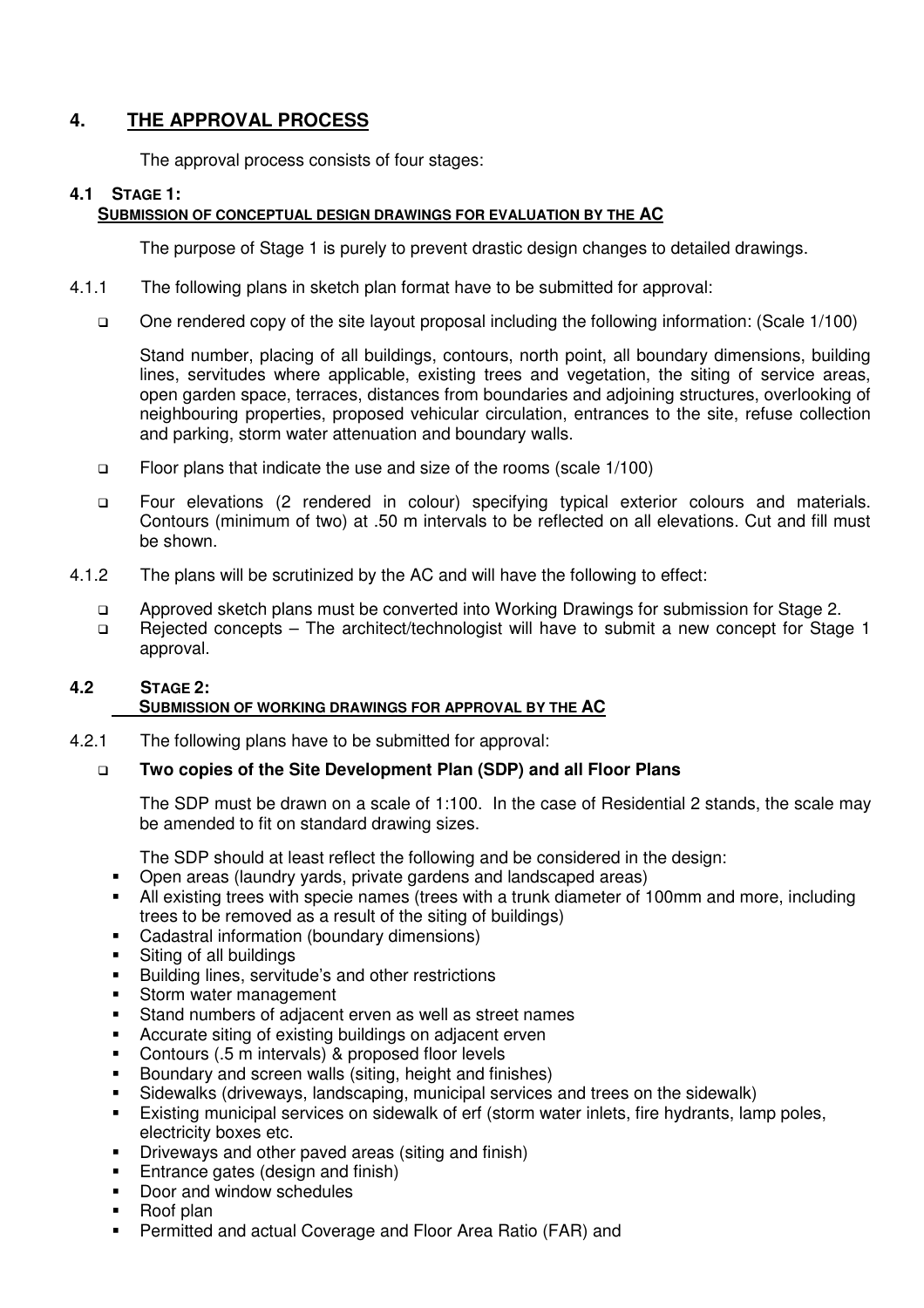Any other information that may be of relevance

### **Two copies of all the Elevations, Sections, Details and Schedules**

Elevations must indicate the following:

- Minimum of four detailed elevations specifying all exterior colours and materials
- Concealed ducts, gutters and drain pipes
- All patios and verandas

NOTE: In the case of double storeys, all plumbing pipes to be concealed in ducts and details must be provided.

#### **Landscaping proposal**

- Residential 1: Instant lawn as a minimum to all visible areas from the street.
- Residential 1: Should a homeowner choose not to erect side or rear boundary walls, a detailed landscape development plan should be submitted for approval.
- **Residential 2:** Detailed landscape development plan.

Should a homeowner adjacent to a park or green area wish not to construct a boundary wall, a landscape development plan should be submitted for approval by the AC.

### **4. 3 Referral to the Enlarged Aesthetical Committee (EAC)**

An additional amount is payable should an owner be unwilling to accept the decisions/comments of the AC and the plans are referred to the enlarged Aesthetical Committee (EAC) at his/her request.

The EAC will consist of at least three external architects to whom the owner and the AC will have an opportunity to state their objection.

The verdict of the EAC will be final.

#### **4.4 STAGE 3:**

### **SUBMISSION TO THE LOCAL AUTHORITY**

Once the AC has approved the detailed working drawings, they may be submitted to the Local Authority.

In terms of an agreement with the Local Authority, plans will not be accepted or processed unless approved by the MHOA and properly certified on the plans as such.

#### **4.5 STAGE 4: FINAL INSPECTION AND ISSUE OF OCCUPATION CERTIFICATE**

Prior to occupation of a dwelling or complex, an inspection has to be carried out by the AC to ensure that the construction, boundary walls, garden walls, garden gates, landscaping, etc. has been completed in accordance with the approved plans. This will also be relevant for any additions and renovations.

This inspection must be applied for by the owner or building contractor at the MHOA office.

A completion certificate must be issued by the MHOA and submitted to the Building Office of the Local Authority before the Local Authority will carry out their final inspection and issue an occupation certificate. Occupation will not be allowed prior to this.

### **Any deviations from detailed working drawings have to be approved by the AC prior to**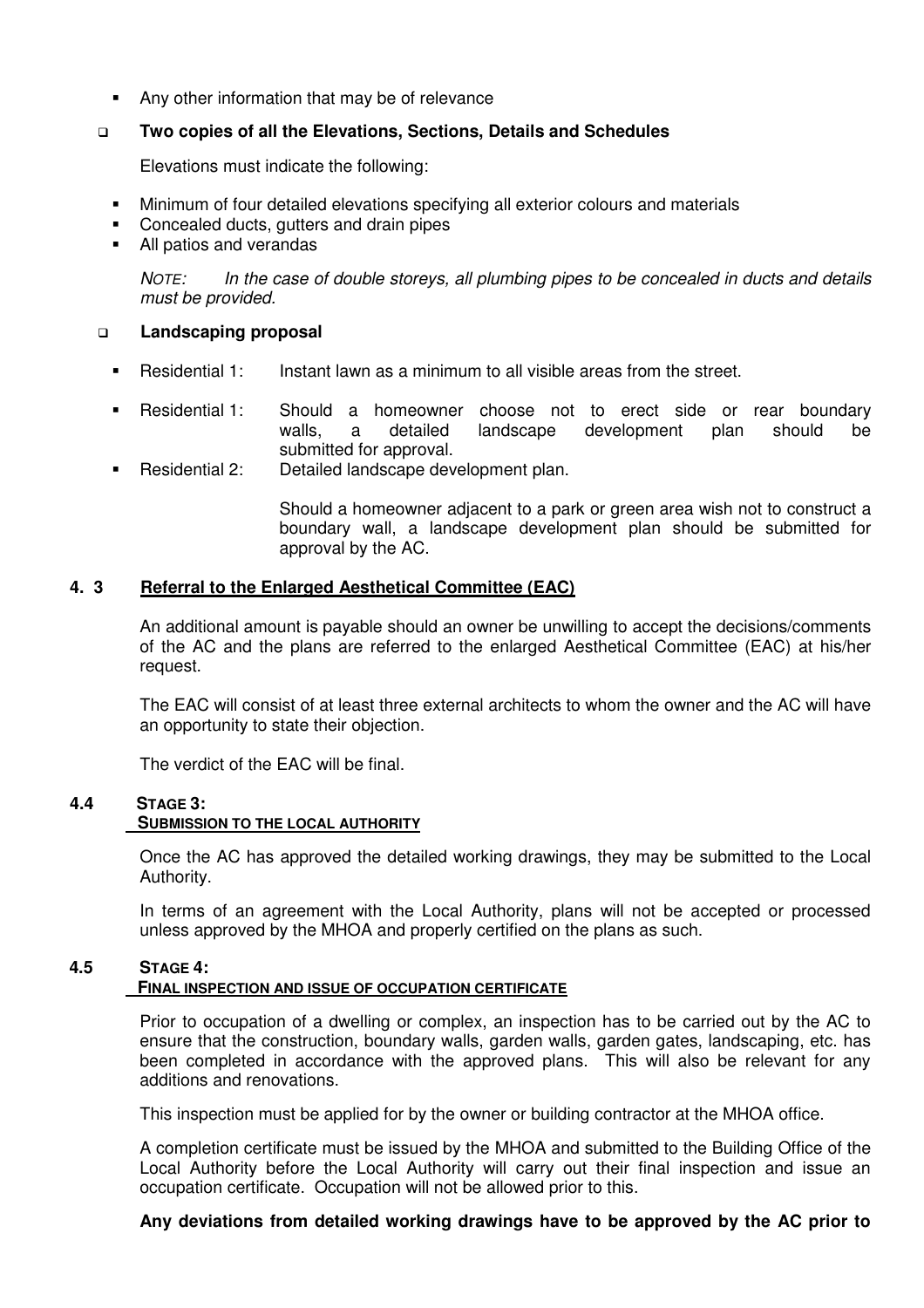**construction. The AC may at its discretion stop construction and insist that the unapproved building be demolished or rectified at the owner's cost.** 

### **5. FEES PAYABLE**

### **5.1 Plan fees**

The exact detail of payment of plan evaluation fees as determined from time to time is available at the Estate offices. The initial payment must be made with the submission of Stage 1 conceptual design drawing plans.

### **5.2 Building Performance Deposit**

A building performance deposit as determined by the MHOA is payable on submission of plans.

This amount will be used in event of a breach of non performance to remove rubble or make good any damage caused by the contractor or his sub-contractors or suppliers, including but not limited to kerbing, landscaping, community services, roads, irrigation and or any outstanding construction works.

### **6. SIZE AND SCALE OF DRAWINGS**

All sketch plans, site development plans and building plans **must preferably be submitted on A1 plan size.** 

All working drawings to be submitted to a proper scale:

|             | Res <sub>2</sub> |
|-------------|------------------|
| 1:100       | 1:100            |
| 1:100       | 1:100            |
| 1:100       | 1:200            |
| 1:50, 1:100 | 1:50, 1:100      |
| 1:50        | 1:50             |
|             |                  |

Ground floor plans must be shown on SDP (Roof plans to be indicated separately)

### **7. ARCHITECTURAL AND AESTHETICAL REQUIREMENTS**

#### **7.1 Minimum size of house/Dwelling**

The minimum area of a dwelling on a Residential 1 stand must be 200  $m<sup>2</sup>$  and 150  $m<sup>2</sup>$  for a housing unit on a Residential 2 stand.

NOTE: The floor area specified above includes all roofed structures, including garages, patios, etc.

### **7.2 Design and style**

- 7.2.1 The planning of buildings and structures should show sensitivity towards the natural environment
- 7.2.2 No limitations are placed on design in order to allow for a variety of individual architectural designs. Suitable South African styles taking into consideration, context, climate, topography, visual form and environmental consciousness is encouraged. This will be subject to proper site planning and good architecture. Approval of all designs will remain the prerogative of the AC;
- 7.2.3 The architectural design and style of buildings will be evaluated taking cognizance of existing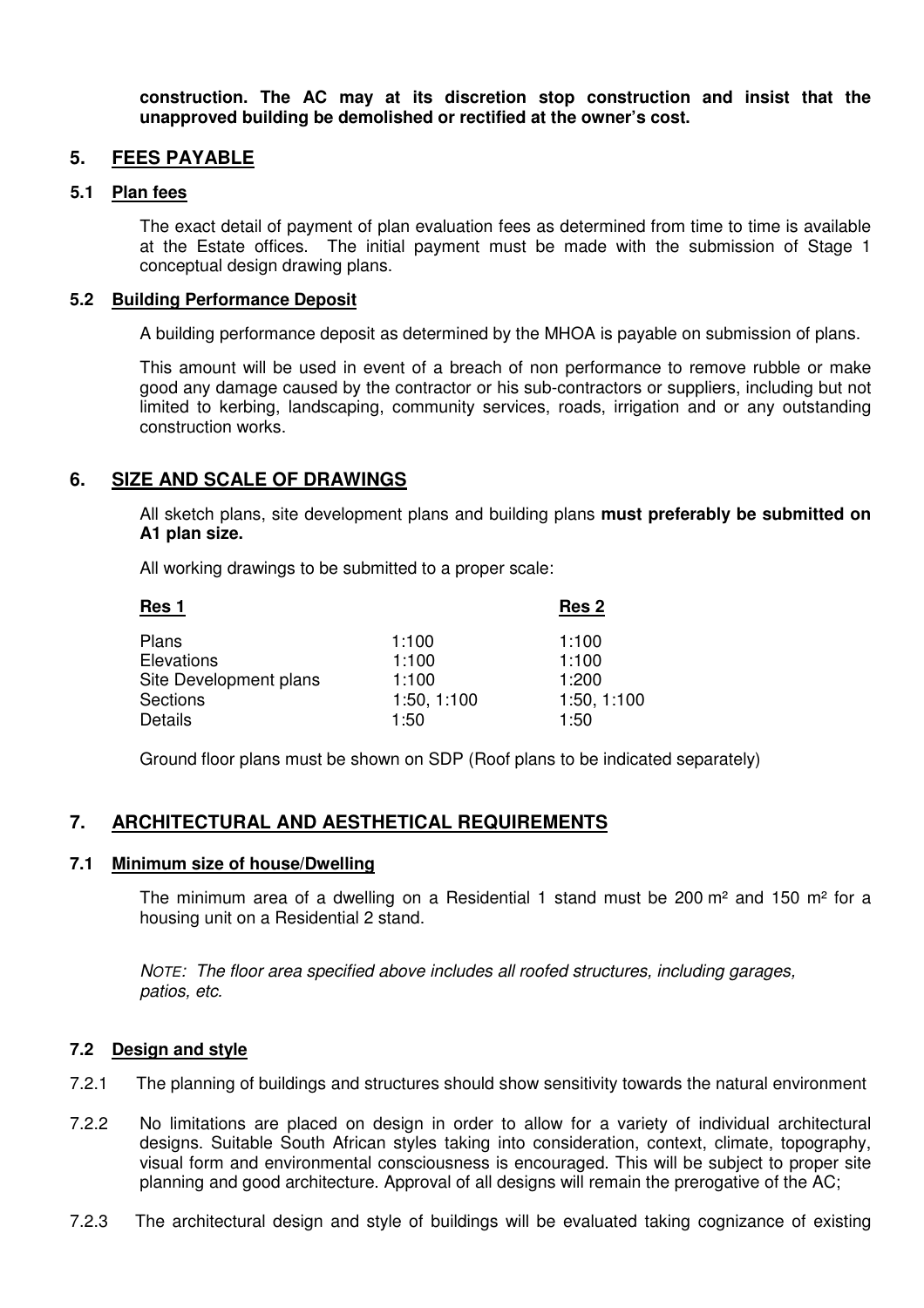buildings in the immediate vicinity.

- 7.2.4 As a general rule all housing units must live out to the north and eastern side. Living areas will only be allowed on the north-eastern quadrant of stands. Similarly, balconies will not be allowed on the south and western side of stands.
- 7.2.5 Living areas and balconies overlooking parks or adjacent to green areas will only be permitted if the living space of neighbouring stands is not influenced. Such deviation from 7.2.4 will be at the sole discretion of the AC.

### **7.3 Prohibited Building Materials**

- 7.3.1 Unpainted or reflective roofing material metal sheeting must be pre-painted;
- 7.3.2 Pre-cast concrete walls, wire fencing, swimming pool type mesh fencing and "split-pole" type fencing;
- 7.3.3 Unpainted plaster, uncoloured plaster or unplastered stock brick walls;
- 7.3.4 Razor wire or similar type fences as well as electrical fences;
- 7.3.5 Lean-to or temporary carports or shade netting structures
- 7.3.6 "Wendy Houses" or similar type structures;
- 7.3.7 Thatch lapas (only allowed if the main building has a thatch roof).

### **7.4 Miscellaneous Rules and Recommendations**

- 7.4.1 External finishes must conform to good architecture, so as not to detract from the general appearance of the neighbourhood. Monotonous face brick applications will not be allowed;
- 7.4.2 Proposed paint colours must be approved by the AC during submission Stage 1 and Stage 2 (see 4.1 and 4.2). Should the owner during the construction process wish to deviate from the approved colours, new colour samples must be presented to the AC for approval prior to painting of the house. The AC may at their own discretion request an owner to paint 1x1m samples of the proposed colours against the exterior walls of the owner's house for AC approval.
- 7.4.3 Staff quarters not forming part of the main building, may not be closer to the street than the main building;
- 7.4.4 Special attention must be paid to the finish of parapets, fascias, corbelling, capping eaves, roof trims, gutters and roof material. Details of the above mentioned must be supplied with building plans;
- 7.4.5 Staff quarters and kitchens should open onto a courtyard. All exits and doors adjacent to neighbours to be screened with approved screen walls; (min height 1, 8 metres measured from finished floor level).
- 7.4.6 The use of solar panels for the heating of water is encouraged. Only the solar panels (either the vacuum tube-type or flat panel-type) may be visible – no external geyser, header tanks or coiled pipes may be visible. The solar panels must be incorporated into the adjoining structure and may not – where visible – be placed on an elevated structure.
- 7.4.7 The design and material of carports and patios must compliment the style and design of the main building and must be approved by the AC. All garage motor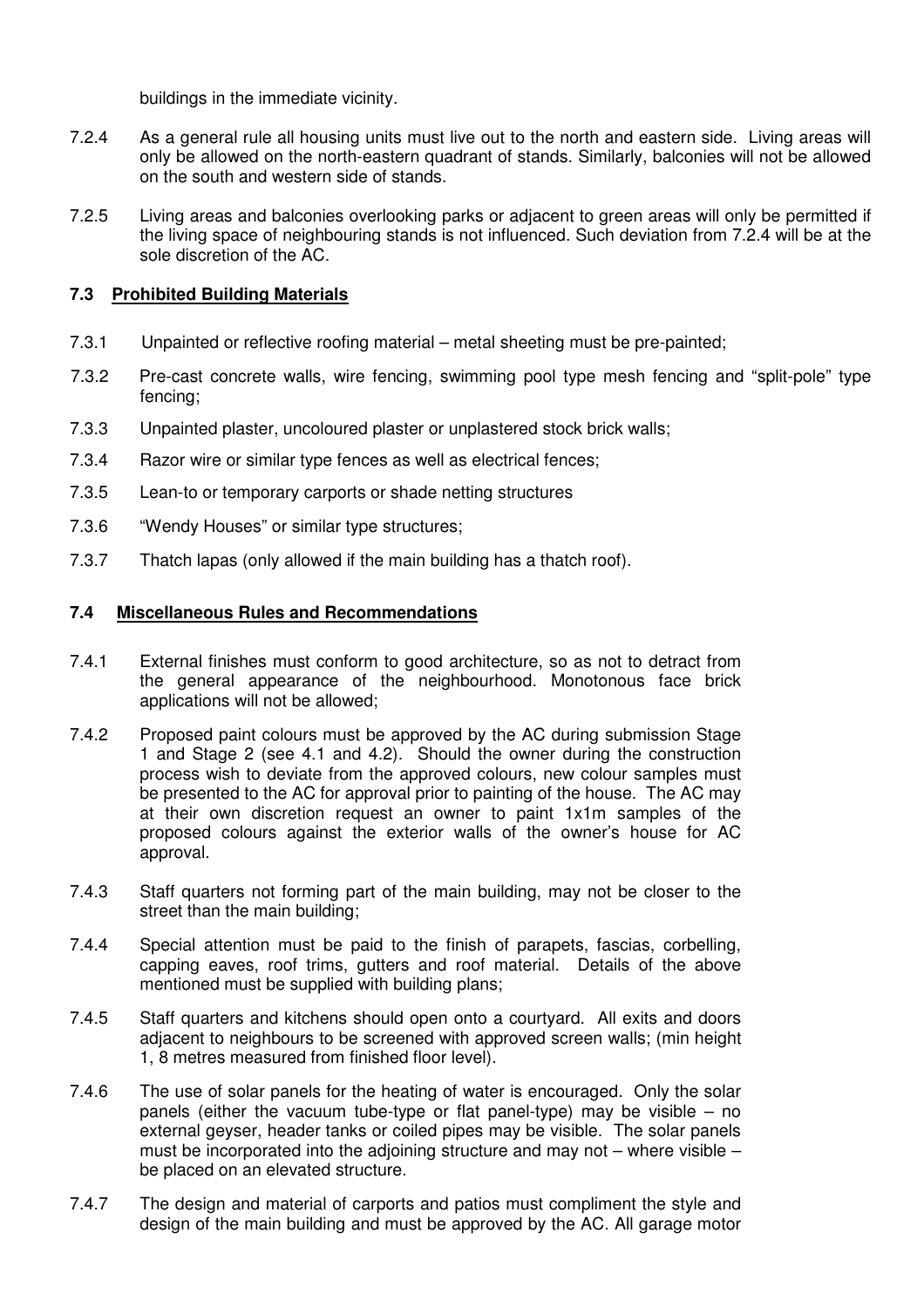units/opening units to be concealed within the structure and may not be visible from the street or adjacent stands;

- 7.4.8 Corrugated or other formed roof sheeting must be concealed with an appropriate fascia or other acceptable finish;
- 7.4.9 Washing lines must be concealed from the street and neighbour's natural ground level;
- 7.4.10 a) No external TV or any other type of antennas (Vodacom, i-burst etc.) is allowed.
	- b) Only one satellite dish per stand is allowed;
	- c) Satellite dishes may not be fixed against any projecting architectural feature of the house for e.g. the chimney and may not interfere with the aesthetics of the house;
	- d) Position of satellite dish must be shown on working drawings for approval (elevations & floor plans)
- 7.4.11 No radio masts may be erected;
- 7.4.12 No externally fitted burglar bars will be permitted;
- 7.4.13 Mechanical equipment and plants such as air-conditioners (and grills), pool pumps etc. must be designed into the buildings and/or adequately enclosed or screened off from view and drawings to be submitted to AC indicating the position of the air conditioning units.
- 7.4.14 Only one type of roof material per development may be visible from the street or the natural ground level of neighbouring stands;
- 7.4.15 Outbuildings, walls and alterations must match the original design and style of the house;
- 7.4.16 All geysers fitted outside on flat roofs are to be enclosed in an aesthetical pleasing enclosure.
- 7.4.17 All standby generators must comply with the minimum requirements of MES. Generators must be installed in such a way that it does not create a nuisance to neighbours. In addition to the requirements above, generators that are permanently or semi-permanently installed (semi-permanent shall be a unit being in the same position for more than 30 days), must be visibly screened and indicated on plans approved by the HOA
- 7.4.18 According to the NHBRC requirements (see NHBRC Compliance 7.12); 1,5 m wide paving have to be laid around the house for storm water purposes

### **7.5 Floor slab/Plinth Height**

The height of the finished floor level may not exceed 0.85 m directly above natural ground level at any point along the perimeter of the building. The building must be stepped to suite the natural ground contours.

### **7.6 Double storey dwellings**

Double storey dwellings are subject to approval of the AC.

The designer should consider the following:

- 7.6.1 The right to privacy of surrounding neighbours:
- 7.6.2 No balconies on the upper storey may overlook the north eastern living space of the adjacent dwelling;
- 7.6.3 The view of surrounding neighbours;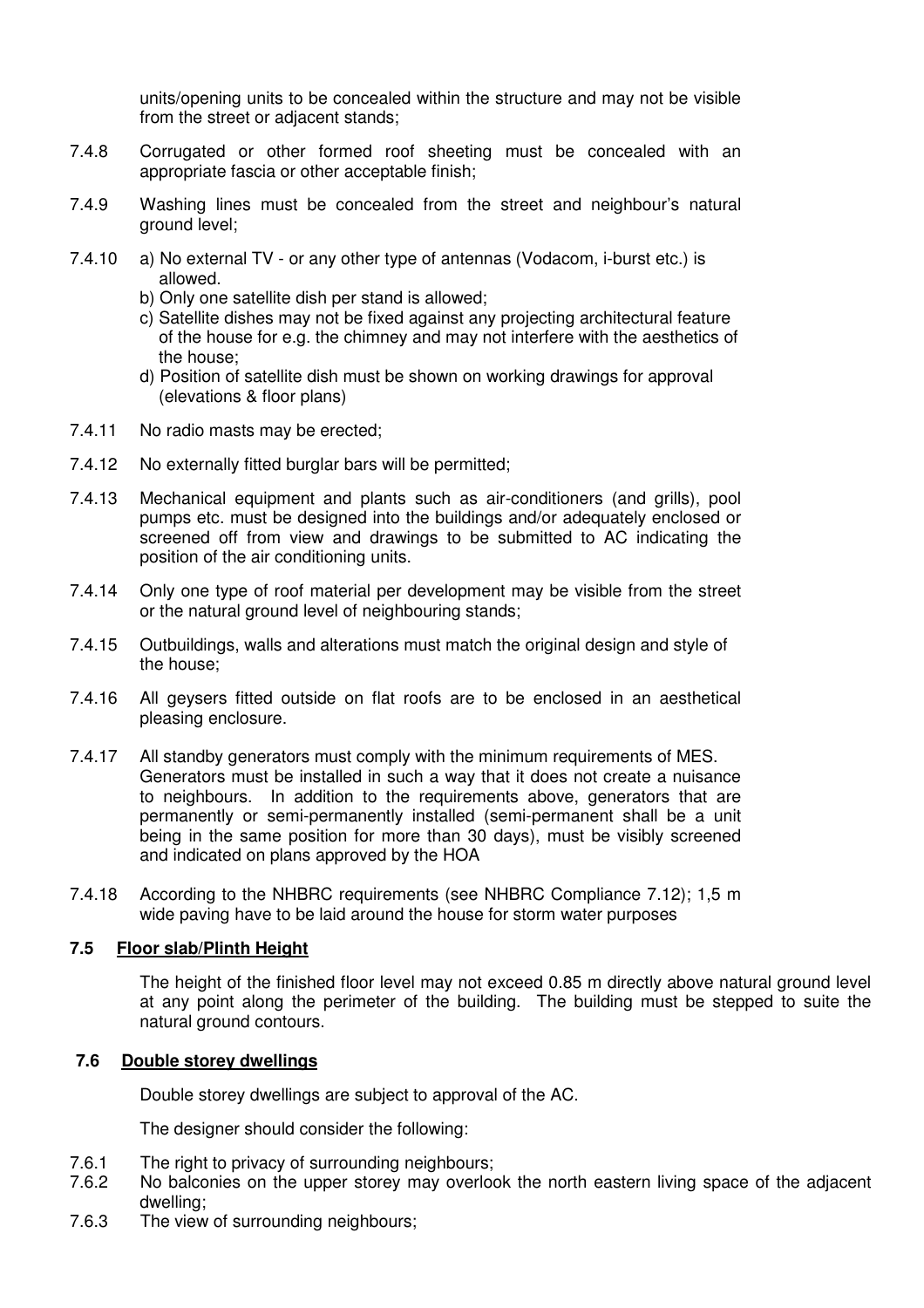- 7.6.4 It is recommended that in all instances the area of an upper floor should be smaller than the lower floor surface area;
- 7.6.5 Buildings should not overshadow each other or the private outdoor living areas of adjacent properties.

### **7.7 Treatment of Stand Boundaries**

7.7.1 Street Boundaries

Although it is accepted that the diverse nature of single residential neighbourhoods lead to a varied treatment of street boundaries, every effort should be made to avoid the hostile "canyonlike" effect that high solid walls create along streets cause in many residential areas.

In order to enhance the appearance of sidewalks, the streetscape and the estate generally, the following rules will apply:

- Ideally, no walling whatsoever should be erected along the boundary between stands and the road reserve (create a "park" effect and not a city suburb).
- If boundary walling is essential on the street frontage, for example; to prevent small children or pets from leaving the property, then the use of good quality steel palisade or trellis fencing is preferred to brick walls. (No devils fork or similar palisade is allowed).
- Street boundary walls must be designed according to the Midfield HOA Rules (see attached details on the sheets numbered "BW 5" and "BW 6") and may not exceed maximum of 1785mm in height.
- As a general rule, the balance of open areas and placement of a street boundary walls must comply to the following:
- North and east access stands: A maximum of 70% of total length of boundary on street may be enclosed with a boundary wall ;
- South and west access stands: A maximum of 30% of total length of boundary on street may be enclosed with a boundary wall;
- North and east access corner stands: A maximum of 70% of total length of boundary wall (sum of east and northern boundary lengths) on street may be enclosed for the purpose of privacy;
- South and west access corner stands: A maximum 30% of total length of boundary wall (sum of west and south boundary lengths) on street may be enclosed;
- $\Box$  If solid walling is required to enhance the privacy of certain parts of the property, for example, to screen the swimming pool from the street, such walling should be as low as possible, and should not extend for more than 25% (twenty five percent) of its length as a continuous line parallel to the street boundary. If a solid wall is unavoidable, a stepped-back or articulated wall is considered less detrimental to the streetscape.
- □ In order to provide parking space for cars and for visitor's parking, garages fronting directly onto the street should be set back a minimum of 5 (five) metres from the stand boundary. (This with the road reserve will allow 2 cars to park in front of the garage, without extending beyond the road kerb, or parking on the sidewalk).

### 7.7.2 Side and Rear Boundaries

- $\Box$  The wall design must be integrated with the design of the house to form a whole;
- Side boundary walls should preferably be stopped short of the street boundary (at least 3 metres) to enhance the streetscape.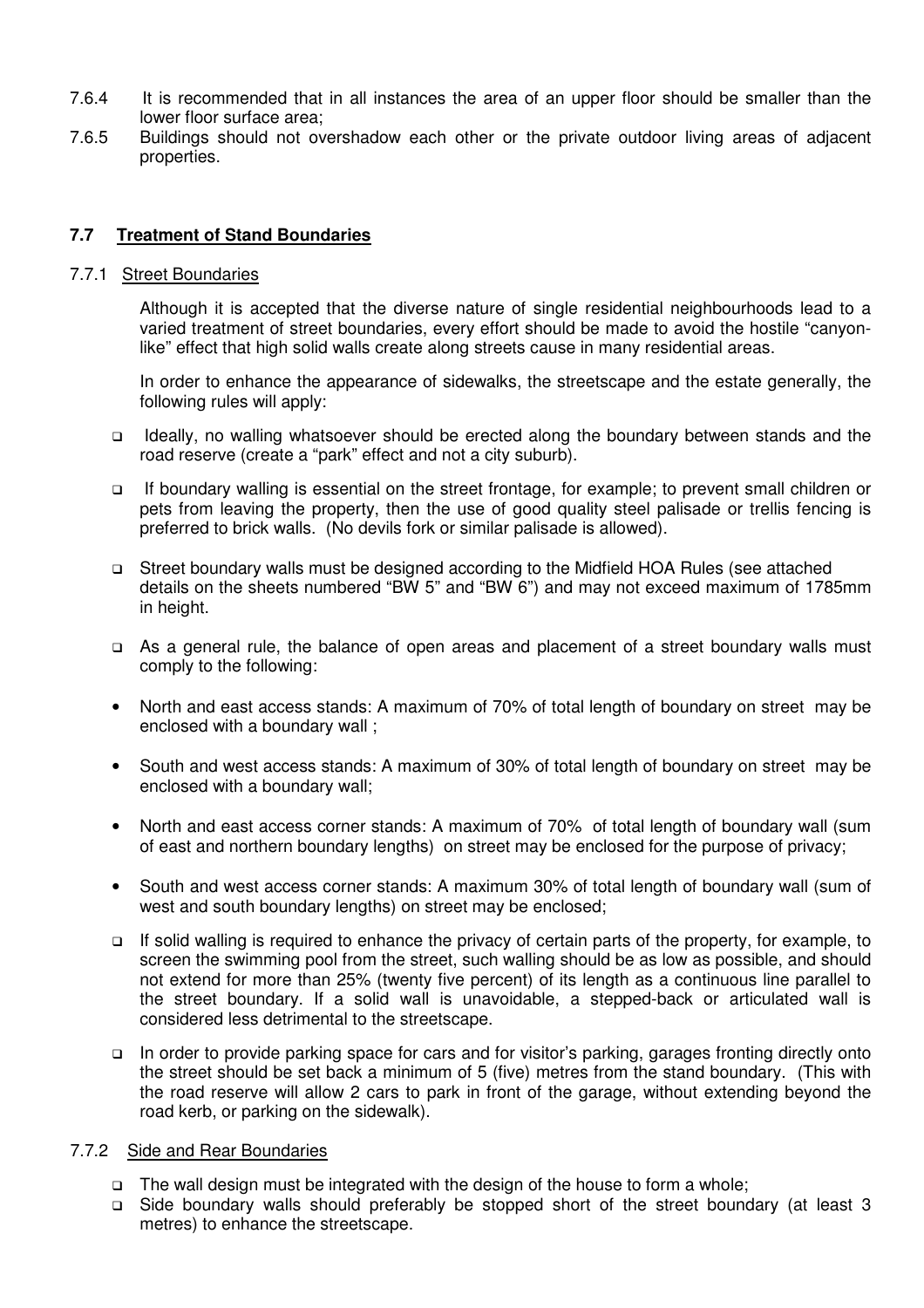- Walls should not exceed a height of 1785 mm.
- For the stands adjacent to the security fence/wall surrounding the Estate the following rule will be applicable for the side boundary walls:
- The side boundary walls on these stands may under no circumstances be higher than the Estate's security wall/fence where the two walls join, for a distance of at least 2 (two) meters away from the Estate security wall.

### **7.7.3 Stands Fronting onto Open Areas (Parks)**

 **Where stands front onto the open areas or parklands, the aesthetics of the interface is extremely important. In order to avoid the erection of unsightly solid walls along the edge of the open areas or neighbouring properties, the following Midfield HOA Rules will apply:** 

- **Ideally the boundary between stands and open areas (parks) should be totally unfenced and only landscaped;**
- **If some form of boundary fencing is essential, then the use of an approved steel palisade will be permitted.**
- **The design of the palisade fence and boundary wall on the open areas must comply with the Midfield HOA specifications as shown on the attached details (drawings numbered "BW 1; BW 2; BW 3 and BW 4"); no deviations of this Midfield details are allowed.**
- **If solid walling is required to enhance the privacy of certain parts of the property on the open area (park) for example: to screen the swimming pool, such walling should not extend for more than 50% (fifty percent) of the boundary's length as a solid wall, the remaining 50% (fifty percent) must be palisade fencing.**
- **The plinths of the boundary walls with palisade fencing panels and the solid walls on the open areas (parks) must be plastered and painted in the prescribed colour. The colour code is listed below and a colour sample is on view at the Midfield HOA office.**
- **The paint colour to apply on the green area/open area boundary wall is: "PLASCON –Pebble Beach WAA 80".**
- **The steel palisade fencing must be finished in 2 coats high gloss enamel paint in black on an epoxy undercoat.**
- **No semi-face brick or face brick boundary walls or plinths of palisade fencing are allowed to be built on any park or open areas; only plastered and painted finishes in the Midfield HOA approved colour is permitted.**

### **7.8 Sidewalks**

- 7.8.1 The landscaping of sidewalks is of paramount importance as they have a direct influence on the aesthetical quality of the town;
- 7.8.2 Every owner has a responsibility to the neighbourhood as a whole to landscape and maintain the area between the road surface and his/her boundary walls/stand boundary;
- 7.8.3 No building material or other refuse may be dumped on the sidewalks and all building rubble must be removed before an occupation certificate will be issued;
- 7.8.4 Trees planted on the sidewalk should conform to the Tree Planting Development Plan (if applicable). The Plan is available at the Estate Office and was specifically prepared to establish a uniform character in sections of the town;

#### **7.9 Landscaping**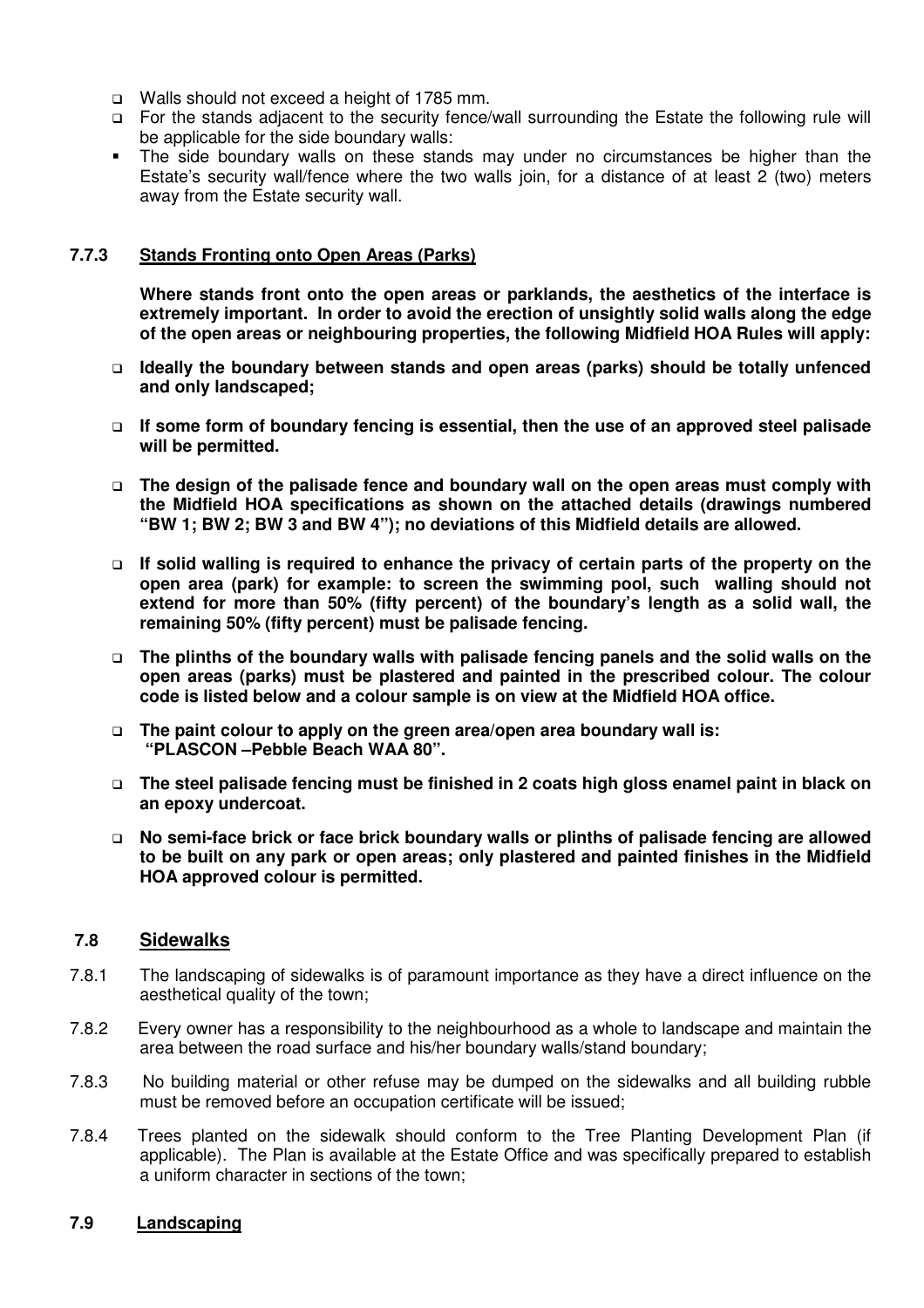- 7.9.1 Existing trees must be preserved as far as possible and may not be removed without the consent of the AC. Building designs must, where possible, take existing trees into consideration.
- 7.9.2 Where existing trees are damaged or removed without prior consent from the AC, the owner will be obliged to replace the tree at his own cost.
- 7.9.3 All areas of the garden of Residential 1 units that are visible from the street (including sidewalks), must be landscaped before occupancy. A minimum requirement is that these areas be planted with instant lawn. Should the owner opt not to build boundary walls a landscape development plan must be submitted for approval.
- 7.9.4 The landscaping of garden areas of town house/sectional title developments that are visible from the street is the responsibility of the developer.
- 7.9.5 The planting of hedgerows is recommended and the planting of indigenous trees and shrubs is encouraged where possible;

### **7.10 Land use**

- 7.10.1 No owner/member may change the land use right for which his/her stand or dwelling unit has been zoned, whether by way of rezoning or by way of consent by the Local Authority or in any other way without the written approval of the MHOA;
- 7.10.2 No duet or similar sectional title structures will be allowed.
- 7.10.3 Granny flats will only be considered subject to the following conditions:
	- □ The granny flat must be linked structurally and visually to the main dwelling and must seem be to one unit;
	- $\Box$  The granny flat must be in addition to the minimum dwelling size of 200 m<sup>2</sup> and may not exceed 60 m² in total;
	- $\Box$  No subdivision of the property will be allowed;
	- The owner must, in writing, undertake to the MHOA that the unit will never be sub-let to anybody for income purposes and in the event of the property being sold; the new owner must carry this undertaking.

### **7.11 Town planning controls**

 The applications for township establishment will be known as Midstream Estate Extensions 15 and 18 to 20, the Estate will be known as Midfield Estate.

### **7.11.1 TITLE CONDITIONS TO BE REGISTERED AGAINST ALL RESIDENTIAL ERVEN:**

The following conditions will be registered against the title deed of a residential erf:

- (a) The erf is subject to a servitude, 2m wide, in favour of the local authority, for sewerage and other municipal purposes, along any two boundaries other than a street boundary and in the case of a panhandle erf, an additional servitude for municipal purposes, 2m wide across the access portion of the erf, if and when required by the local authority: Provided that the local authority may dispense with any such servitude.
- (b) No building or other structure shall be erected within the aforesaid servitude area and no largerooted trees shall be planted within the area of such servitude or within 2m thereof.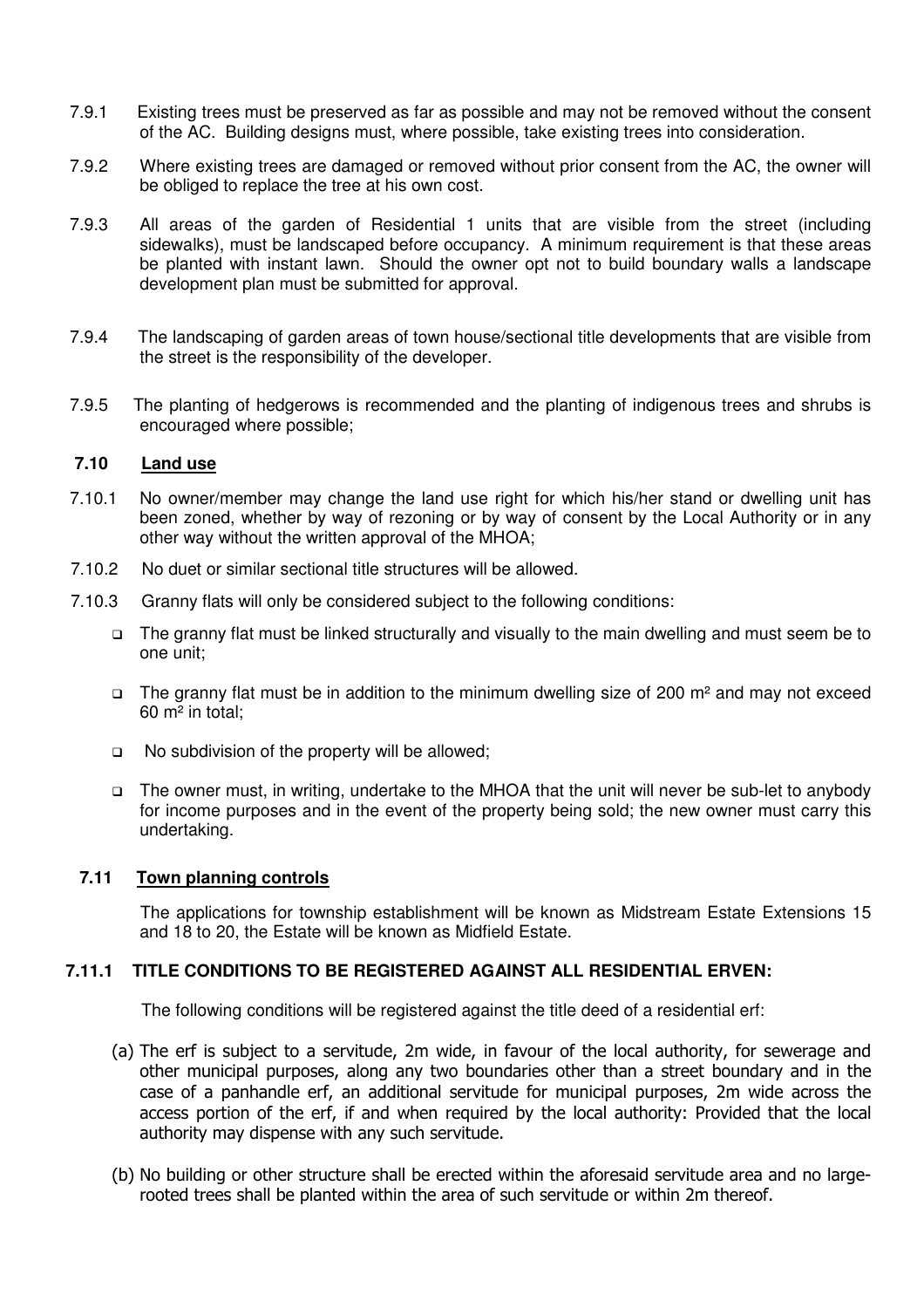- (c) The local authority shall be entitled to deposit temporarily on the land adjoining the aforesaid servitude such material as may be excavated by it during the course of the construction, maintenance or removal of such sewerage mains and other works as it, in its discretion, may deem necessary, and shall further be entitled to reasonable access to the said land for the aforesaid purpose subject to any damage done during the process of the construction, maintenance or removal of such sewerage mains and other works being made good by the local authority.
- (d) The owner of each erf in the township shall become a member of the home owners' association upon the transfer of the erf.
- (e) No drilling of boreholes will be permitted for the abstraction of groundwater on the erf.
- (f) Only one dwelling shall be erected on the erf, provided that a "granny flat" as defined by the house rules of the home owners' association, may be erected on the erf with the consent of the home owners' association.

### **7.11.2 CONDITIONS APPLICABLE AS STIPULATED IN THE HALFWAY HOUSE AND CLAYVILLE TOWN PLANNING SCHEME OF 1976:**

The following conditions apply:

### **(a) RESIDENTIAL 1**

- (i) The erf shall be zoned "Residential 1" with a density of one dwelling per erf.
- (ii) Clause 23 of the Halfway House & Clayville Town Planning Scheme of 1976 does not apply.
- (iii) The height of buildings shall not exceed 2 storeys, provided that an additional storey may be allowed by the local authority upon evaluation of a building plan and with the written consent of the Home Owners' Association and adjoining land owners.
- (iv) The total coverage of buildings shall not exceed 50% of the area of the erf.
- (v) A street building line of 3,5 m shall apply, provided that such building line may be relaxed by the local authority upon evaluation of a building plan.
- (vi) A 2 m building line will apply along all other boundaries, provided that such building lines may be relaxed by the local authority upon evaluation of a building plan and written approval on a standard Ekurhuleni application form is obtained from the neighbour concerned.

# **(b) RESIDENTIAL 2**

- (i) The erf shall be zoned "Residential 2" at a density as stipulated in the Annexure 125 Amendment Scheme applicable to the relevant erf.
- (ii) Clause 23 of the Halfway House & Clayville Town Planning Scheme of 1976 does not apply.
- (iii) The height of buildings shall not exceed 2 storeys.
- (iv) The total coverage of buildings shall not exceed 50% of the area of the erf, provided that the coverage may be increased by 10 % by the local authority upon evaluation of a building plan.
- (v) A site development plan must be submitted for consideration to the Local Authority before any building plans will be approved and before the rights are utilized.
- (vi) All indigenous trees must be indicated on the site development plan and may only be removed with the consent of the Local Authority.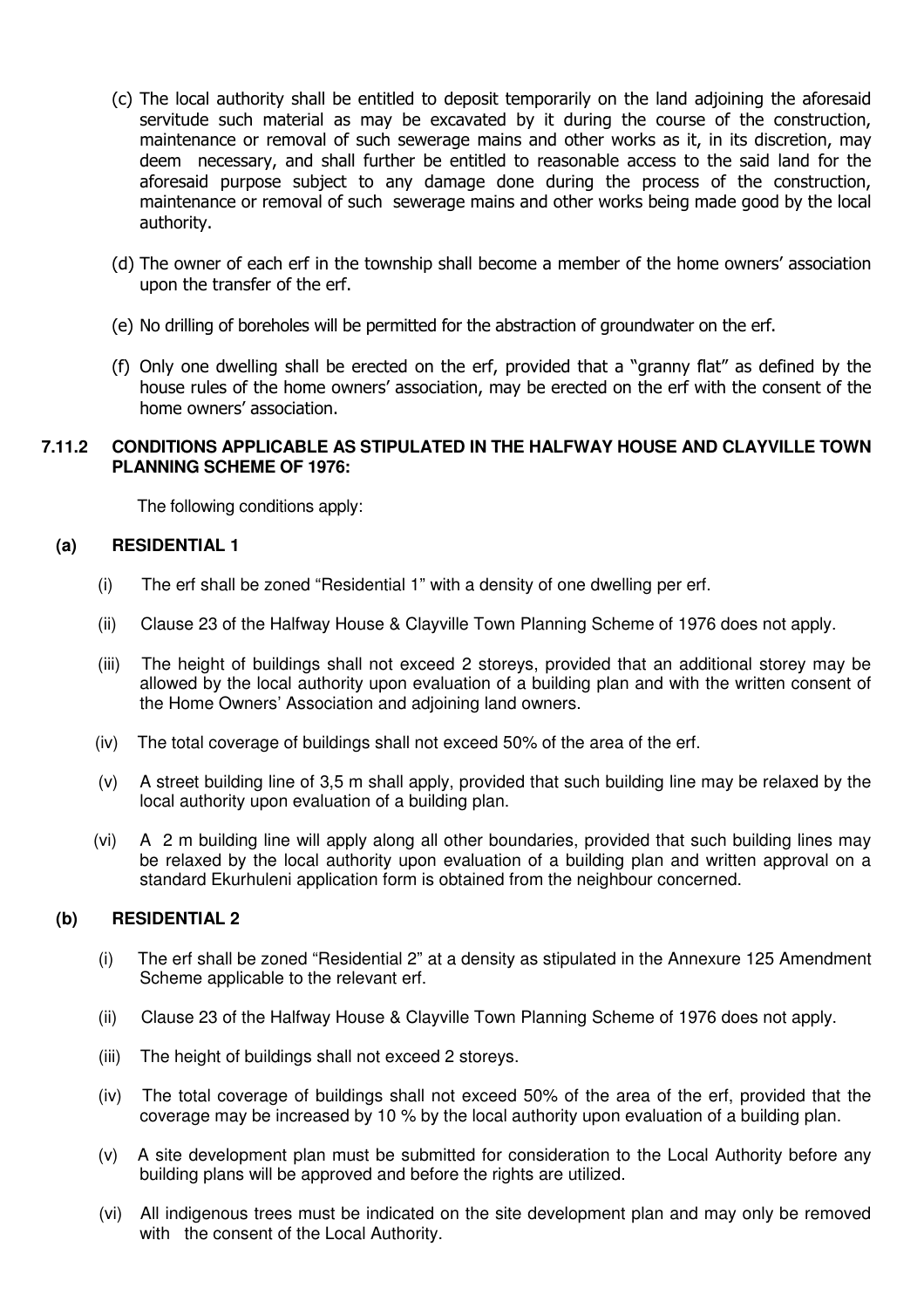- (vii) An engineer must be appointed prior to the submission of building plans and must provide a certificate accompanying the submission of building plans certifying that he has studied the relevant geotechnical report and that the necessary requirements in respect of construction, drainage of buildings on the site and the installation of wet services have been provided in order for the development to be, in as far as is possible, safe from a geological point of view. After completion of buildings such engineer must certify that all the measures have been complied with.
- (viii) A detailed plan or report in respect of all the building structures signed by a professional engineer must be submitted to the local authority together with any building plans, if required by the local authority.
- (ix) A certificate that is signed by a professional geological engineer to confirm that the buildings comply to the findings and recommendations of the geological report, must be submitted to the local authority together with any building plans, if required by the local authority.
- (x) A street building line of 3,5 m shall apply, provided that such building line may be relaxed by the local authority upon evaluation of a building plan. The street building line is not applicable to the internal road of the "Residential 2-development".
- (xi) Building lines along internal roads are subject to the approved Site Development Plan.
- (xii) A 2 m building line will apply along all other boundaries, provided that such building lines may be relaxed by the local authority upon evaluation of a building plan and written approval on a standard Ekurhuleni application form is obtained from the neighbour concerned.

### (c) Erven subject to special conditions:

Certain erven in the township might be subject to:

- (i) Servitudes for municipal purposes (water and sewer), home owners' association purposes (storm water), Midstream Electrical Supplies (electricity), Eskom, Sasol Gas line, etc. The servitudes will be indicated on the General Plan and registered against the title deeds of the affected erven.
- (ii) Building lines along the Sasol Gas line or the proposed Provincial Roads these building lines are described in the Section 125 amendment scheme.
- (iii) Lines of no access described in the Section 125 amendment scheme.

#### 7.11.3 Confirmation of specific restriction

 The onus to determine specific restrictions for an erf rest with the owner and his/her architect/technologist.

### 7.12 Compliance with the NHBRC

### 7.12.1 NHBRC

Along with the promulgation of the Housing Consumer Protection Measures Act (Act 95 of '98) a regulatory body known as the National Home Builders Registration Council (NHBRC) was established.

From the end of 1999 it became compulsory for all homebuilders to register and for new homes to be enrolled with the NHBRC. An owner of a new home will have a 5-year Standard Home Builders' "warranty", provided the correct procedures are followed:

The NHBRC issued a "Home Building Manual" in February 1999 which sets out the requirements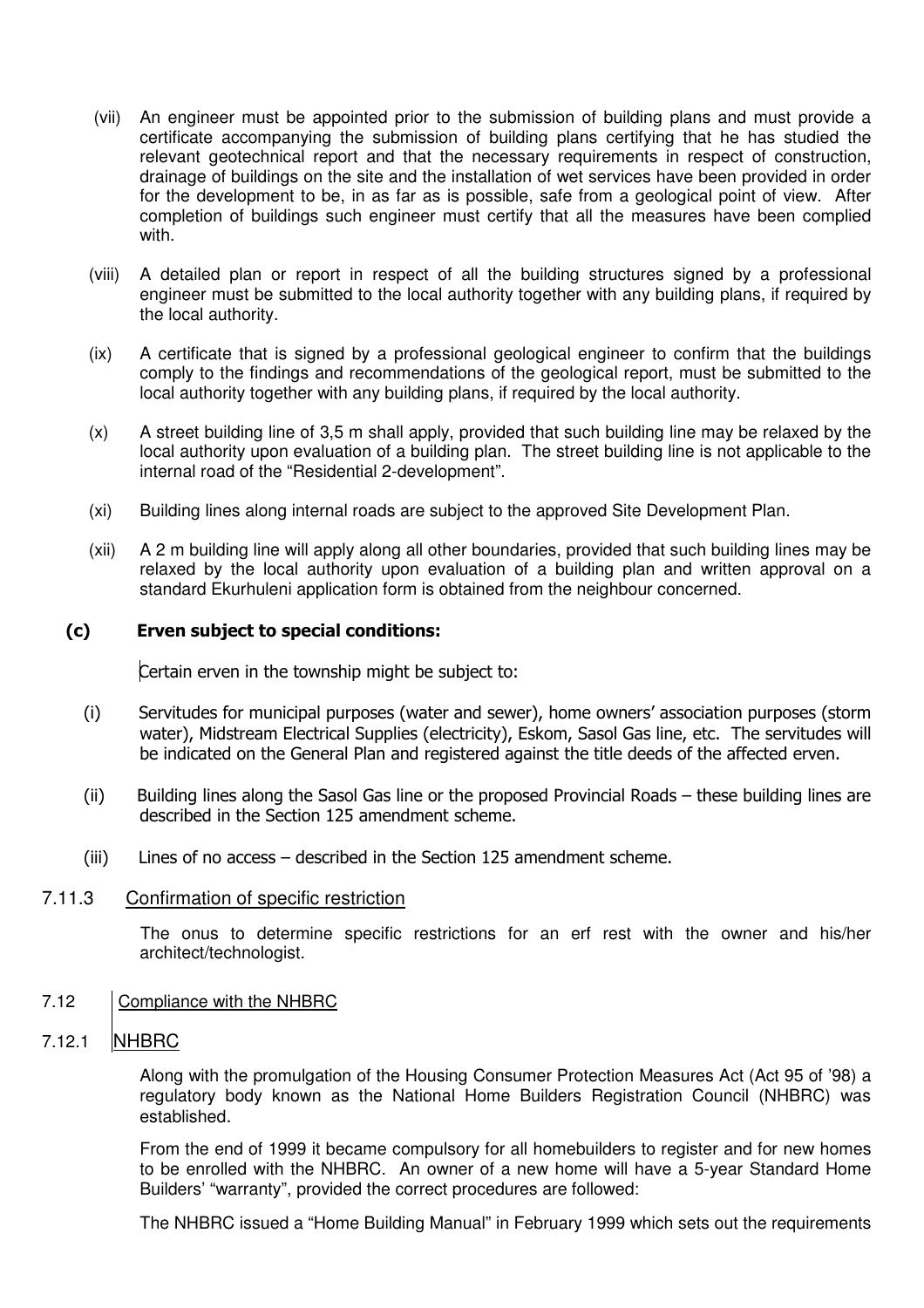to be met during the planning stage (Part 1 of the NHBRC manual), the design stage (Part 2) and the building stage (Part 3). Items addressed in the NHBRC Manual ranges from foundations to walls, trusses and roofs. (Note: A copy of the NHBRC Manual may be obtained from the NHBRC but is also available for scrutiny at the estate office)

It is important that the NHBRC requirements are met during the planning and design stage and that plans submitted to the AC reflect such requirements. The homeowner is also advised that enrolment with the NHBRC is a pre-requisite for the registration of a bond against a title deed. In order to enrol a housing unit a specified procedure must be followed which requires amongst others, that an engineer be appointed and an NHBRC registered contractor be used (a separate procedure describes the owner-builder option).

### 7.12.2 Compliance of Township Services with NHBRC requirements.

Midfield Estate was developed in compliance with the NHBRC requirements and has been enrolled with the NHRBC. With the site being underlain by a wide variety of soil formations ranging from granites and alluvial deposits to syenite and dolomitic bedrock the geotechnical report prepared for townships establishment was also reviewed (and approved) by the NHBRC. A Services Risk Management Plan was also prepared to provide the following:

- A control facility with information on soil conditions (available at the Estate office);
- A monitoring system;
- An annual audit of services.

### 7.12.3 Dry Foundations = Stable Foundations

Once foundations have been excavated to a level where acceptable support is found, (normally 600 to 750mm below ground level) the biggest threat for long-term stability lies in the drainage system in close proximity to the house - irrespective of the soil conditions founded upon.

The following is considered to be proper building practice for proper drainage of a housing unit:

- Proper storm water drainage away from the foundations. Care should be taken during the planning and design stage on maintaining a flow of rainwater away from the unit's foundations and around the buildings. Down pipes from the gutters must not concentrate rainwater next to foundations;
- As far as possible, the sewer plumbing must be installed more than 1,5m from the external edge of the foundations;
- All water pipes (including irrigation pipes) placed below surface must be non-corrosive and be connected with fittings that are not susceptible to corrosion. Pipes must be installed with sufficient cover to prevent damage due to garden work or loading from traffic. Water pressure in Midfield Estate may be as high as 9 Bar – the pipe class of pipes connected directly to the stand's municipal connection point (including irrigation pipes) must be able to withstand the pressure.
- Ensure that screen and boundary walls do not interrupt the normal drainage pattern by introducing drainage holes in the walls.

# **8. CONSTRUCTION**